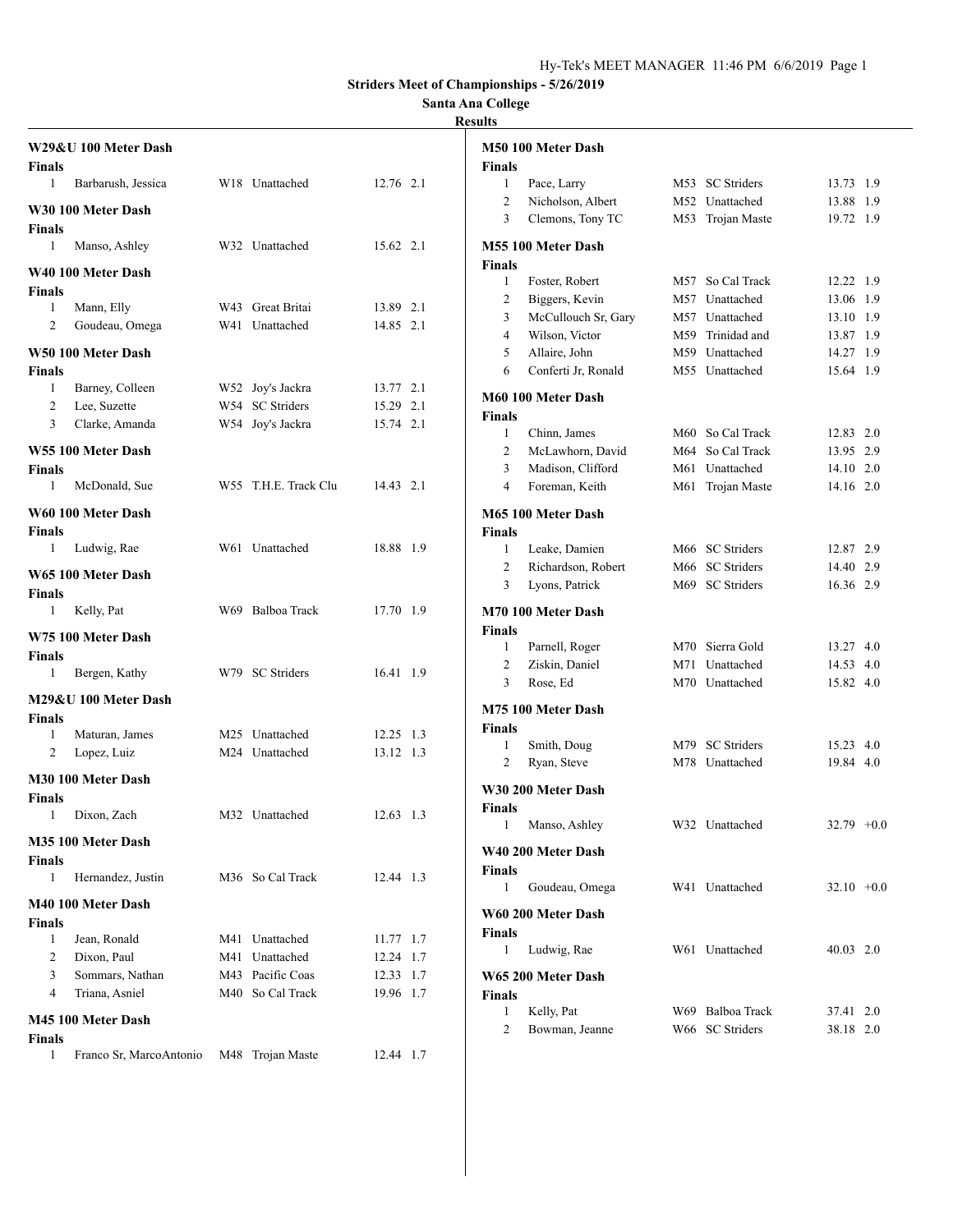## **Santa Ana College**

| <b>Finals</b>      | M29&U 200 Meter Dash      |                      |               |     |
|--------------------|---------------------------|----------------------|---------------|-----|
| $\mathbf{1}$       | Maturan, James            | M25 Unattached       | 25.85 2.3     |     |
| 2                  | Lopez, Luiz               | M24 Unattached       | 26.97 2.3     |     |
| <b>Finals</b>      | M30 200 Meter Dash        |                      |               |     |
| 1                  | B, Stevey                 | M30 Unattached       | 24.28 2.3     |     |
| 2                  | Dixon, Zach               | M32 Unattached       | 25.21 2.3     |     |
| 3                  | Douglas Jr, Shawn         | M30 Unattached       | 25.25 2.3     |     |
| <b>Finals</b>      | M35 200 Meter Dash        |                      |               |     |
| 1                  | Hernandez, Justin         | M36 So Cal Track     | 26.19 2.3     |     |
|                    | <b>M40 200 Meter Dash</b> |                      |               |     |
| <b>Finals</b>      |                           |                      |               |     |
| 1                  | Dixon, Paul               | M41 Unattached       | 24.59 2.3     |     |
| 2                  | Sommars, Nathan           | M43 Pacific Coas     | 25.03 2.3     |     |
| 3                  | Jean, Ronald              | M41 Unattached       | 25.38 2.3     |     |
| <b>Finals</b>      | M45 200 Meter Dash        |                      |               |     |
| 1                  | Franco Sr, MarcoAntonio   | M48 Trojan Maste     | 24.96 1.5     |     |
|                    | M55 200 Meter Dash        |                      |               |     |
| <b>Finals</b>      |                           |                      |               |     |
| $\mathbf{1}$       | Foster, Robert            | M57 So Cal Track     | 25.20 1.5     |     |
| $\overline{c}$     | McCullouch Sr, Gary       | M57 Unattached       | 26.70 1.5     |     |
| 3 <sup>7</sup>     | Wilson, Victor            | M59 Trinidad and     | 28.90 1.5     |     |
| 4                  | Melinski, Michael         | M55 USC              | 29.90         | 1.5 |
| 5                  | Conferti Jr, Ronald       | M55 Unattached       | 33.28         | 1.5 |
| <b>Finals</b>      | M60 200 Meter Dash        |                      |               |     |
| 1                  | Chinn, James              | M60 So Cal Track     | 26.37         | 1.8 |
| $\overline{c}$     | Madison, Clifford         | M61 Unattached       | 29.77         | 1.8 |
| <b>Finals</b>      | M70 200 Meter Dash        |                      |               |     |
| 1                  | Parnell, Roger            | M70 Sierra Gold      | $28.35 + 0.0$ |     |
| 2                  | Ziskin, Daniel            | M71 Unattached       | $31.33 +0.0$  |     |
| 3                  | Lindsley, Frederick       | M74 So Cal Track     | $31.72 +0.0$  |     |
| 4                  | Rose, Ed                  | M70 Unattached       | $33.56 +0.0$  |     |
|                    | M75 200 Meter Dash        |                      |               |     |
| <b>Finals</b><br>1 | Ryan, Steve               | M78 Unattached       | $45.01 +0.0$  |     |
| <b>Finals</b>      | W40 400 Meter Dash        |                      |               |     |
| 1                  | Valla, Bree               | W41 Unattached       | 1:23.88       |     |
|                    | W55 400 Meter Dash        |                      |               |     |
| <b>Finals</b><br>1 | McDonald, Sue             | W55 T.H.E. Track Clu | 1:04.65       |     |

|                    | W65 400 Meter Dash      |                  |         |
|--------------------|-------------------------|------------------|---------|
| <b>Finals</b>      |                         |                  |         |
| 1                  | Bowman, Tina            | W66 Unattached   | 1:25.63 |
| 2                  | Kelly, Pat              | W69 Balboa Track | 1:28.90 |
|                    | M30 400 Meter Dash      |                  |         |
| <b>Finals</b>      |                         |                  |         |
| 1                  | B, Stevey               | M30 Unattached   | 56.03   |
| 2                  | Douglas Jr, Shawn       | M30 Unattached   | 56.91   |
|                    | M45 400 Meter Dash      |                  |         |
| Finals             |                         |                  |         |
| 1                  | Franco Sr, MarcoAntonio | M48 Trojan Maste | 58.17   |
|                    |                         |                  |         |
|                    | M50 400 Meter Dash      |                  |         |
| <b>Finals</b><br>1 | Pence, Patrick          | M51 Cal Coast Tr | 1:02.37 |
|                    |                         |                  |         |
|                    | M55 400 Meter Dash      |                  |         |
| Finals             |                         |                  |         |
| 1                  | Lee, James              | M58 SC Striders  | 1:13.09 |
| 2                  | Conferti Jr, Ronald     | M55 Unattached   | 1:16.78 |
|                    | M60 400 Meter Dash      |                  |         |
| <b>Finals</b>      |                         |                  |         |
| 1                  | Lewis, Mark             | M60 SC Striders  | 1:01.20 |
|                    | M65 400 Meter Dash      |                  |         |
| <b>Finals</b>      |                         |                  |         |
| 1                  | Nelson, David           | M65 Unattached   | 1:13.86 |
|                    | M70 400 Meter Dash      |                  |         |
| <b>Finals</b>      |                         |                  |         |
| 1                  | Lindsley, Frederick     | M74 So Cal Track | 1:11.13 |
|                    |                         |                  |         |
|                    | W40 800 Meter Run       |                  |         |
| Finals<br>1        | Valla, Bree             | W41 Unattached   | 3:14.93 |
|                    |                         |                  |         |
|                    | W50 800 Meter Run       |                  |         |
| Finals             |                         |                  |         |
| 1                  | Geurrini, Liz           | W50 Unattached   | 2:48.63 |
| 2                  | Centeno, Christine      | W53 So Cal Track | 3:02.01 |
|                    | W60 800 Meter Run       |                  |         |
| <b>Finals</b>      |                         |                  |         |
| 1                  | Byrne, Alisa            | W61 Pacific Coas | 3:28.46 |
|                    | M40 800 Meter Run       |                  |         |
| <b>Finals</b>      |                         |                  |         |
| 1                  | Whittington, Kurt       | M41 Cal Coast Tr | 2:19.46 |
|                    | M45 800 Meter Run       |                  |         |
| <b>Finals</b>      |                         |                  |         |
| $\mathbf{1}$       | Cox, Darren             | M49 So Cal Track | 2:21.23 |
|                    |                         |                  |         |
|                    | M50 800 Meter Run       |                  |         |
| <b>Finals</b><br>1 | Ozier, Leif             | M54 So Cal Track | 2:27.74 |
|                    |                         |                  |         |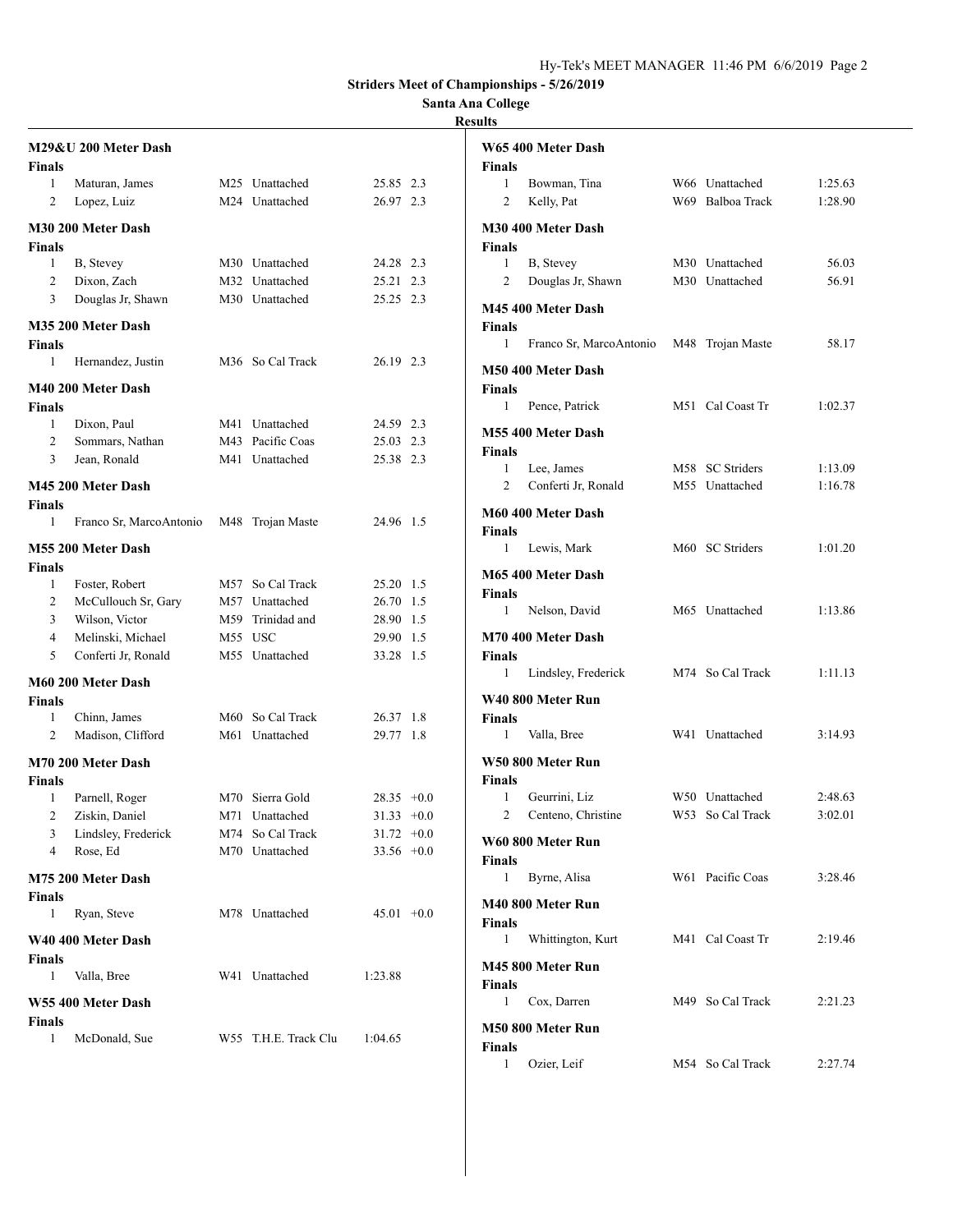## **Santa Ana College**

#### **Results**

|                | Finals  (M50 800 Meter Run) |                  |          |               |                              |                  |                   |         |
|----------------|-----------------------------|------------------|----------|---------------|------------------------------|------------------|-------------------|---------|
| 2              | Nguyen, Trung               | M54 Unattached   | 2:28.79  | <b>Finals</b> | M55 3000 Meter Run           |                  |                   |         |
|                | M55 800 Meter Run           |                  |          | $\mathbf{1}$  | Peterson, Bradley            | M55 Cal Coast Tr | 10:06.12          |         |
| Finals         |                             |                  |          | 2             | Mayne, Richard               | M55 Trojan Maste | 11:06.45          |         |
| 1              | Allen, McDuffrie            | M57 Unattached   | 2:20.63  | 3             | Cupp, Tom                    | M58 So Cal Track | 11:41.29          |         |
|                | M60 800 Meter Run           |                  |          | 4             | Hutchen, Radell              | M56 Arc Run Club | 11:52.47          |         |
| Finals         |                             |                  |          |               | M65 3000 Meter Run           |                  |                   |         |
| $\mathbf{1}$   | Nelson, Brian               | M61 Cal Coast Tr | 2:31.32  | <b>Finals</b> |                              |                  |                   |         |
|                | M65 800 Meter Run           |                  |          | 1             | Siddons, Alan                | M67 Unattached   | 18:18.19          |         |
| Finals         |                             |                  |          |               | M90 3000 Meter Run           |                  |                   |         |
| 1              | Pittman, Patrick            | M66 Trojan Maste | 4:17.05  | <b>Finals</b> |                              |                  |                   |         |
|                | M70 800 Meter Run           |                  |          | 1             | Linde, Gunnar                | M90 Santa Monica | 19:44.71          |         |
| Finals         |                             |                  |          |               | <b>M70 80 Short Hurdles</b>  |                  |                   |         |
| 1              | Gast, Monte                 | M71 Unattached   | 3:56.46  | <b>Finals</b> |                              |                  |                   |         |
|                | W50 1500 Meter Run          |                  |          | $\mathbf{1}$  | Parnell, Roger               | M70 Sierra Gold  | 13.34 NWI         |         |
| <b>Finals</b>  |                             |                  |          |               | <b>M60 100 Short Hurdles</b> |                  |                   |         |
| 1              | Geurrini, Liz               | W50 Unattached   | 5:30.14  | <b>Finals</b> |                              |                  |                   |         |
|                | W60 1500 Meter Run          |                  |          | 1             | McLawhorn, David             | M64 So Cal Track | 20.77 NWI         |         |
| Finals         |                             |                  |          |               | <b>M65 100 Short Hurdles</b> |                  |                   |         |
| 1              | Byrne, Alisa                | W61 Pacific Coas | 6:49.85  | <b>Finals</b> |                              |                  |                   |         |
|                | M40 1500 Meter Run          |                  |          | ---           | Malin, James                 | M68 Balboa Track |                   | DNF NWI |
| Finals         |                             |                  |          |               | W60 High Jump                |                  |                   |         |
| 1              | Whittington, Kurt           | M41 Cal Coast Tr | 4:55.18  | <b>Finals</b> |                              |                  |                   |         |
|                | M45 1500 Meter Run          |                  |          | $\mathbf{1}$  | Smith, Darcy                 | W60 Unattached   | 1.00 <sub>m</sub> |         |
| Finals         |                             |                  |          |               | W65 High Jump                |                  |                   |         |
| 1              | Cox, Darren                 | M49 So Cal Track | 4:44.28  | Finals        |                              |                  |                   |         |
|                | M60 1500 Meter Run          |                  |          | 1             | Hanscom, Rita                | W65 Balboa Track | 1.25m             |         |
| Finals         |                             |                  |          |               | W70 High Jump                |                  |                   |         |
| 1              | Nelson, Brian               | M61 Cal Coast Tr | 5:02.22  | <b>Finals</b> |                              |                  |                   |         |
| 2              | Stromberg, Carl             | M64 Unattached   | 5:38.28  | 1             | Steekelenburg, Annelies      | W71 SC Striders  | 1.22m             |         |
|                | M65 1500 Meter Run          |                  |          | 2             | Glass, LaTanya               | W72 SC Striders  | 1.05m             |         |
| <b>Finals</b>  |                             |                  |          |               | W75 High Jump                |                  |                   |         |
| 1              | Morris, Bob                 | M66 Unattached   | 6:19.29  | <b>Finals</b> |                              |                  |                   |         |
|                | W60 3000 Meter Run          |                  |          | $\mathbf{1}$  | Bergen, Kathy                | W79 SC Striders  | 1.15m             |         |
| Finals         |                             |                  |          |               | M55 High Jump                |                  |                   |         |
| 1              | Lee, Debbie                 | W62 So Cal Track | 13:07.82 | <b>Finals</b> |                              |                  |                   |         |
|                | M30 3000 Meter Run          |                  |          | 1             | Melinski, Michael            | M55 USC          | 1.35m             |         |
| Finals         |                             |                  |          |               | M65 High Jump                |                  |                   |         |
| $\mathbf{1}$   | Tight, Andrew               | M31 Arc Run Club | 9:59.52  | <b>Finals</b> |                              |                  |                   |         |
|                | M45 3000 Meter Run          |                  |          | 1             | Nelson, David                | M65 Unattached   | 1.30 <sub>m</sub> |         |
| <b>Finals</b>  |                             |                  |          |               | M70 High Jump                |                  |                   |         |
| $\mathbf{1}$   | Fitzpatrick, Mark           | M46 Unattached   | 10:03.23 | <b>Finals</b> |                              |                  |                   |         |
| $\overline{c}$ | Cox, Darren                 | M49 So Cal Track | 10:36.92 | 1             | Goodreau, James              | M74 Unattached   | 1.25m             |         |
|                |                             |                  |          |               | M75 High Jump                |                  |                   |         |
|                |                             |                  |          | Finals        |                              |                  |                   |         |

1 Ryan, Steve M78 Unattached 1.05m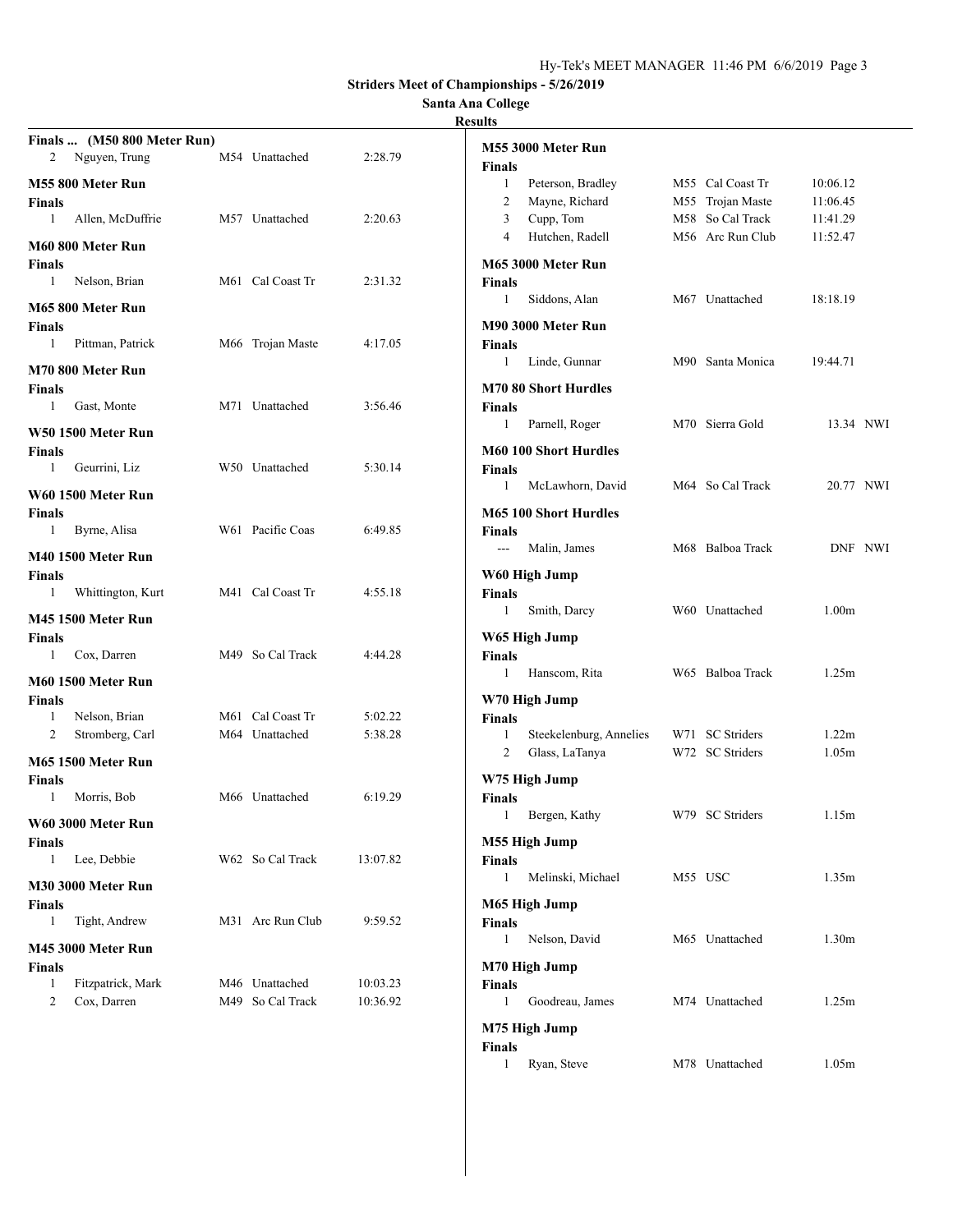### **Santa Ana College**

|                        | M80 High Jump         |                  |                   | M65 Triple Jump                                                        |  |
|------------------------|-----------------------|------------------|-------------------|------------------------------------------------------------------------|--|
| Finals<br>$\mathbf{1}$ | Bergen, Bert          | M81 SC Striders  | 1.05m             | <b>Finals</b><br>Tomaschke, John<br>M69 So Cal Track<br>8.97m NWI<br>1 |  |
|                        |                       |                  |                   | M66 So Cal Track<br>2<br>Tipping, Mike<br>$7.34m$ NWI                  |  |
|                        | M85 High Jump         |                  |                   |                                                                        |  |
| <b>Finals</b>          |                       |                  |                   | <b>M70 Triple Jump</b>                                                 |  |
| 1                      | Leis, Donald          | M87 SC Striders  | 0.90 <sub>m</sub> | <b>Finals</b>                                                          |  |
|                        | <b>M60 Pole Vault</b> |                  |                   | Gast, Monte<br>M71 Unattached<br>$6.00m$ NWI<br>1                      |  |
| Finals                 |                       |                  |                   | W50 Shot Put                                                           |  |
| 1                      | McLawhorn, David      | M64 So Cal Track | 2.90 <sub>m</sub> | <b>Finals</b>                                                          |  |
|                        | <b>M70 Pole Vault</b> |                  |                   | W54 SC Striders<br>8.50 <sub>m</sub><br>Lee, Suzette<br>$\mathbf{1}$   |  |
| Finals                 |                       |                  |                   | W55 Shot Put                                                           |  |
| 1                      | Gast, Monte           | M71 Unattached   | 1.85m             | <b>Finals</b>                                                          |  |
|                        |                       |                  |                   | W55 SC Striders<br>8.56m<br>Utu, Robyn<br>1                            |  |
|                        | W65 Long Jump         |                  |                   | 8.52m<br>2<br>McDonald, Sue<br>W55 T.H.E. Track Clu                    |  |
| Finals                 | Cohn, Linda           | W66 SC Striders  |                   |                                                                        |  |
| 1                      |                       |                  | 3.66m NWI         | W60 Shot Put                                                           |  |
|                        | <b>M55 Long Jump</b>  |                  |                   | <b>Finals</b><br>W60 Unattached<br>5.92m<br>1<br>Smith, Darcy          |  |
| Finals                 |                       |                  |                   |                                                                        |  |
| 1                      | Allaire, John         | M59 Unattached   | 4.49m NWI         | W65 Shot Put                                                           |  |
| 2                      | Melinski, Michael     | M55 USC          | 4.32m NWI         | <b>Finals</b>                                                          |  |
| 3                      | Wilson, Victor        | M59 Trinidad and | 3.96m NWI         | W66 SC Striders<br>8.59m<br>Cohn, Linda<br>$\mathbf{1}$                |  |
|                        | M60 Long Jump         |                  |                   | W70 Shot Put                                                           |  |
| Finals                 |                       |                  |                   | <b>Finals</b>                                                          |  |
| 1                      | McLawhorn, David      | M64 So Cal Track | $4.37m$ NWI       | 8.14m<br>W72 SC Striders<br>$\mathbf{1}$<br>Glass, LaTanya             |  |
| 2                      | Strickland, Dale      | M62 Unattached   | $3.64m$ NWI       | M40 Shot Put                                                           |  |
|                        | M65 Long Jump         |                  |                   | <b>Finals</b>                                                          |  |
| Finals                 |                       |                  |                   | 10.67m<br>McDonald, Trevor<br>M40 Unattached<br>1                      |  |
| -1                     | Leake, Damien         | M66 SC Striders  | 4.80m NWI         | Triana, Asniel<br>M40 So Cal Track<br>10.19m<br>2                      |  |
| 2                      | Malin, James          | M68 Balboa Track | 3.90m NWI         |                                                                        |  |
| 3                      | Pittman, Patrick      | M66 Trojan Maste | 3.08m NWI         | <b>M50 Shot Put</b>                                                    |  |
| 4                      | Watson, Richard       | M66 AZ Desert Th | $2.90m$ NWI       | Finals<br>M51 Unattached<br>8.76m                                      |  |
|                        | <b>M70 Long Jump</b>  |                  |                   | Rizzo, Steve<br>$\mathbf{1}$                                           |  |
| Finals                 |                       |                  |                   | <b>M55 Shot Put</b>                                                    |  |
| 1                      | Parnell, Roger        | M70 Sierra Gold  | 4.94m NWI         | <b>Finals</b>                                                          |  |
| 2                      | Rose, Ed              | M70 Unattached   | $3.60m$ NWI       | 12.04m<br>Starkey, Paul<br>M55 Unattached<br>1                         |  |
|                        | Gast, Monte           | M71 Unattached   | 3.37m NWI         | 2<br>Allaire, John<br>M59 Unattached<br>11.62m                         |  |
|                        |                       |                  |                   | <b>M60 Shot Put</b>                                                    |  |
|                        | M75 Long Jump         |                  |                   | <b>Finals</b>                                                          |  |
| Finals                 |                       |                  |                   | Holden, Greg<br>M61 So Cal Track<br>15.15m<br>$\mathbf{1}$             |  |
| $\mathbf{1}$           | Ryan, Steve           | M78 Unattached   | 3.08m NWI         | M62 Unattached<br>8.55m<br>2<br>Strickland, Dale                       |  |
|                        | M85 Long Jump         |                  |                   | <b>M65 Shot Put</b>                                                    |  |
| Finals                 |                       |                  |                   | <b>Finals</b>                                                          |  |
| 1                      | Leis, Donald          | M87 SC Striders  | 2.41m NWI         | 15.28m<br>Torbert, Quenton<br>M67 So Cal Track<br>1                    |  |
|                        | M60 Triple Jump       |                  |                   | M68 Balboa Track<br>10.74m<br>2<br>Malin, James                        |  |
| Finals                 |                       |                  |                   | Watson, Richard<br>M66 AZ Desert Th<br>9.10 <sub>m</sub><br>3          |  |
| 1                      | McLawhorn, David      | M64 So Cal Track | 8.84m NWI         | Young, Ed<br>M65 Unattached<br>7.58m<br>4                              |  |
|                        |                       |                  |                   |                                                                        |  |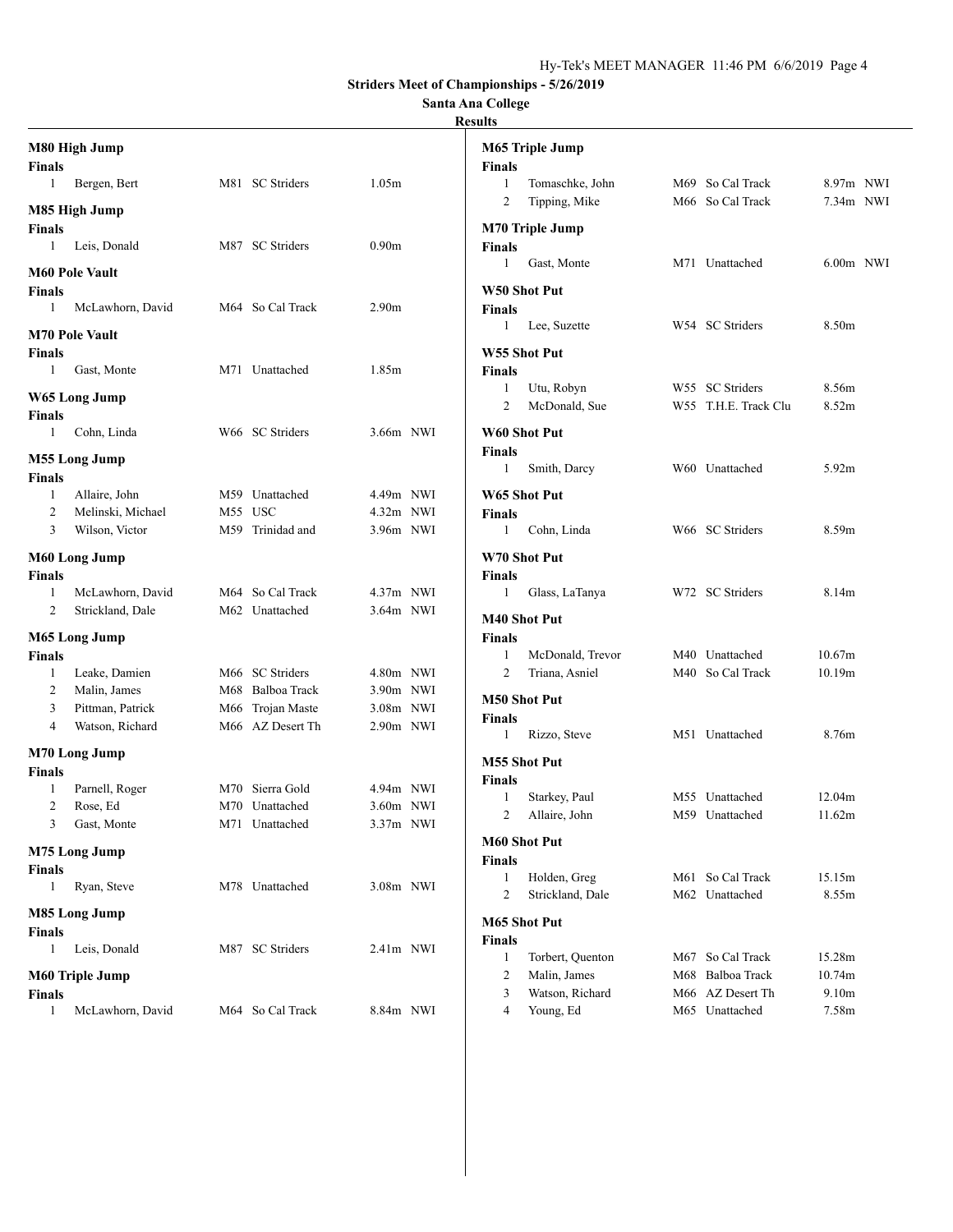#### **Santa Ana College**

| M70 Shot Put                                                                                           | <b>M70 Discus Throw</b>                                                                                 |
|--------------------------------------------------------------------------------------------------------|---------------------------------------------------------------------------------------------------------|
| <b>Finals</b><br>8.88m<br>Gast, Monte<br>M71 Unattached<br>1                                           | <b>Finals</b><br>Rose, Ed<br>M70 Unattached<br>24.71m<br>1                                              |
|                                                                                                        | $\overline{c}$<br>Gast, Monte<br>M71 Unattached<br>21.58m                                               |
| M75 Shot Put<br><b>Finals</b>                                                                          | <b>M75 Discus Throw</b>                                                                                 |
| Hurlbert, Ken<br>M79 So Cal Track<br>10.22m<br>$\mathbf{1}$                                            | <b>Finals</b>                                                                                           |
| M76 Balboa Track<br>9.42m<br>2<br>Widmer, Ronald                                                       | 1<br>Widmer, Ronald<br>M76 Balboa Track<br>20.74m                                                       |
| <b>M80 Shot Put</b>                                                                                    | <b>M80 Discus Throw</b>                                                                                 |
| <b>Finals</b>                                                                                          | <b>Finals</b>                                                                                           |
| Barry, Lawrence<br>M80 Unattached<br>9.10 <sub>m</sub><br>1                                            | Barry, Lawrence<br>M80 Unattached<br>21.25m<br>$\mathbf{1}$                                             |
| 2<br>M84 So Cal Track<br>7.82m<br>Durrenberger, Joe                                                    | $\overline{2}$<br>Johnson, Richard<br>M81 Unattached<br>19.36m                                          |
| Johnson, Richard<br>7.60 <sub>m</sub><br>3<br>M81 Unattached                                           | Durrenberger, Joe<br>M84 So Cal Track<br>17.88m<br>3                                                    |
| <b>W50 Discus Throw</b>                                                                                | <b>W50 Hammer Throw</b>                                                                                 |
| Finals                                                                                                 | <b>Finals</b>                                                                                           |
| W54 SC Striders<br>19.17m<br>$\mathbf{1}$<br>Lee, Suzette                                              | 1<br>Lee, Suzette<br>W54 SC Striders<br>22.84m                                                          |
| <b>W55 Discus Throw</b>                                                                                | <b>W55 Hammer Throw</b>                                                                                 |
| <b>Finals</b>                                                                                          | <b>Finals</b>                                                                                           |
| Utu, Robyn<br>W55 SC Striders<br>20.71m<br>$\mathbf{1}$                                                | Utu, Robyn<br>W55 SC Striders<br>20.84m<br>1                                                            |
| <b>W60 Discus Throw</b>                                                                                | <b>M29&amp;U Hammer Throw</b>                                                                           |
| <b>Finals</b>                                                                                          | <b>Finals</b>                                                                                           |
| W60 Unattached<br>16.27m<br>Smith, Darcy<br>1                                                          | Mckhann, Mason<br>M17 Unattached<br>53.88m<br>1                                                         |
| <b>W65 Discus Throw</b>                                                                                | <b>M60 Hammer Throw</b>                                                                                 |
| <b>Finals</b>                                                                                          | <b>Finals</b>                                                                                           |
| Braxton, Freddie<br>W69 Trojan Maste<br>8.72m<br>1                                                     | McLawhorn, David<br>M64 So Cal Track<br>1<br>26.56m                                                     |
| <b>W70 Discus Throw</b>                                                                                | <b>M65 Hammer Throw</b>                                                                                 |
| <b>Finals</b>                                                                                          | <b>Finals</b>                                                                                           |
| W71 SC Striders<br>19.10m<br>Steekelenburg, Annelies<br>1                                              | Goldhammer, John<br>M65 Unattached<br>56.48m<br>1<br>Watson, Richard<br>M66 AZ Desert Th<br>37.88m<br>2 |
| <b>M40 Discus Throw</b>                                                                                |                                                                                                         |
| <b>Finals</b>                                                                                          | <b>M75 Hammer Throw</b>                                                                                 |
| M40 So Cal Track<br>34.22m<br>Triana, Asniel<br>1                                                      | <b>Finals</b><br>Widmer, Ronald<br>M76 Balboa Track<br>25.06m<br>1                                      |
| <b>M50 Discus Throw</b>                                                                                |                                                                                                         |
| Finals                                                                                                 | <b>M80 Hammer Throw</b>                                                                                 |
| 26.19m<br>Rizzo, Steve<br>M51 Unattached<br>1                                                          | <b>Finals</b>                                                                                           |
| <b>M55 Discus Throw</b>                                                                                | 1<br>Barry, Lawrence<br>M80 Unattached<br>24.90m<br>Johnson, Richard<br>M81 Unattached<br>24.56m        |
| <b>Finals</b>                                                                                          | 3<br>Durrenberger, Joe<br>M84 So Cal Track<br>21.79m                                                    |
| M55 Unattached<br>37.22m<br>Starkey, Paul<br>1                                                         |                                                                                                         |
| M59 Unattached<br>33.94m<br>2<br>Allaire, John                                                         | <b>W50 Javelin Throw</b>                                                                                |
| <b>M60 Discus Throw</b>                                                                                | <b>Finals</b><br>W54 SC Striders<br>Lee, Suzette<br>22.95m<br>1                                         |
| <b>Finals</b>                                                                                          |                                                                                                         |
| Holden, Greg<br>43.73m<br>M61 So Cal Track<br>1<br>McLawhorn, David<br>M64 So Cal Track<br>31.75m<br>2 | W55 Javelin Throw<br><b>Finals</b>                                                                      |
| Strickland, Dale<br>M62 Unattached<br>30.26m<br>3                                                      | Utu, Robyn<br>W55 SC Striders<br>12.66m<br>1                                                            |
|                                                                                                        |                                                                                                         |
| <b>M65 Discus Throw</b>                                                                                | <b>W60 Javelin Throw</b>                                                                                |
| <b>Finals</b><br>Watson, Richard<br>M66 AZ Desert Th<br>34.45m<br>1                                    | Finals<br>Smith, Darcy<br>W60 Unattached<br>12.23m<br>1                                                 |
| M65 Unattached<br>21.94m<br>2<br>Young, Ed                                                             |                                                                                                         |
|                                                                                                        |                                                                                                         |